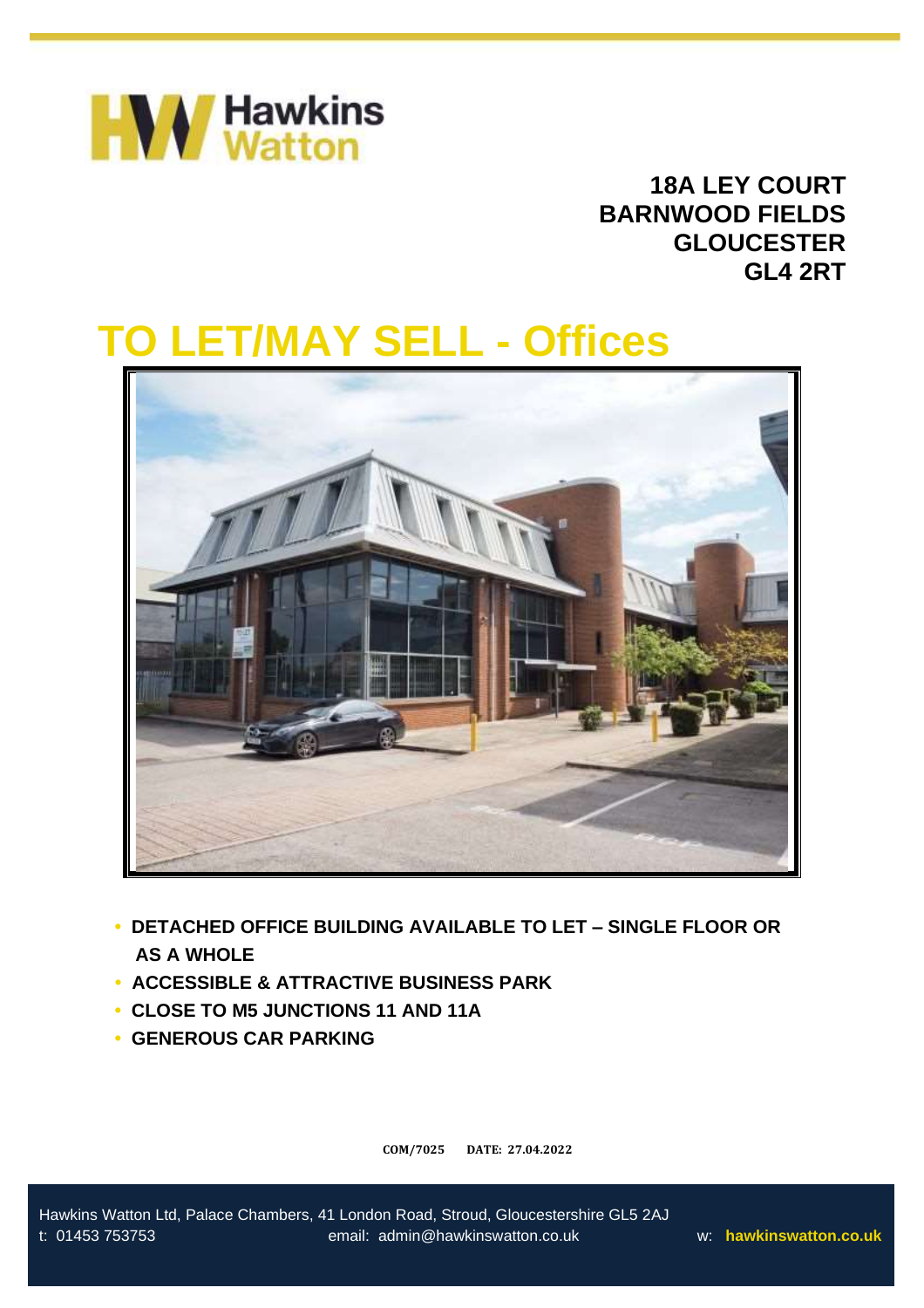

# **LOCATION**

The subject property is situated on Barnwood Fields Business Park approximately 3 miles to the east of Gloucester City centre and 6 miles west of Cheltenham. Access to the M5 is available via Junctions 11 and 11A.

Barnwood Fields is a well established business park and has proved to be a popular office location with occupiers in the immediate vicinity including, GCHQ, Lloyds Banking Group, EDF and Rolls Royce.

# **DESCRIPTION**

Unit A Ley Court is a self-contained three storey office building situated in a prominent position adjacent to the main estate road.

The available accommodation comprises currently a mixture of open plan and cellular office accommodation with staff amenities set over each of the three floors. Additionally, benefits include suspended ceilings, fitted carpets, gas central heating and a passenger lift.

| <b>Description</b>    | Sq ft  | M <sup>2</sup> |
|-----------------------|--------|----------------|
| Ground floor net area | 4692   | 435.90         |
| First floor net area  | 4415   | 410.16         |
| Second floor net area | 3621   | 336.40         |
| <b>Total</b>          | 12,728 | 1,182.46       |

**ACCOMMODATION** (all areas quoted, are approximate net internal areas).

# **PARKING**

There is a generous on-site parking allocation.

# **SERVICES**

We are advised that mains water, gas and electricity and private drainage are provided to the property and confirm that we have not tested any of the service installations.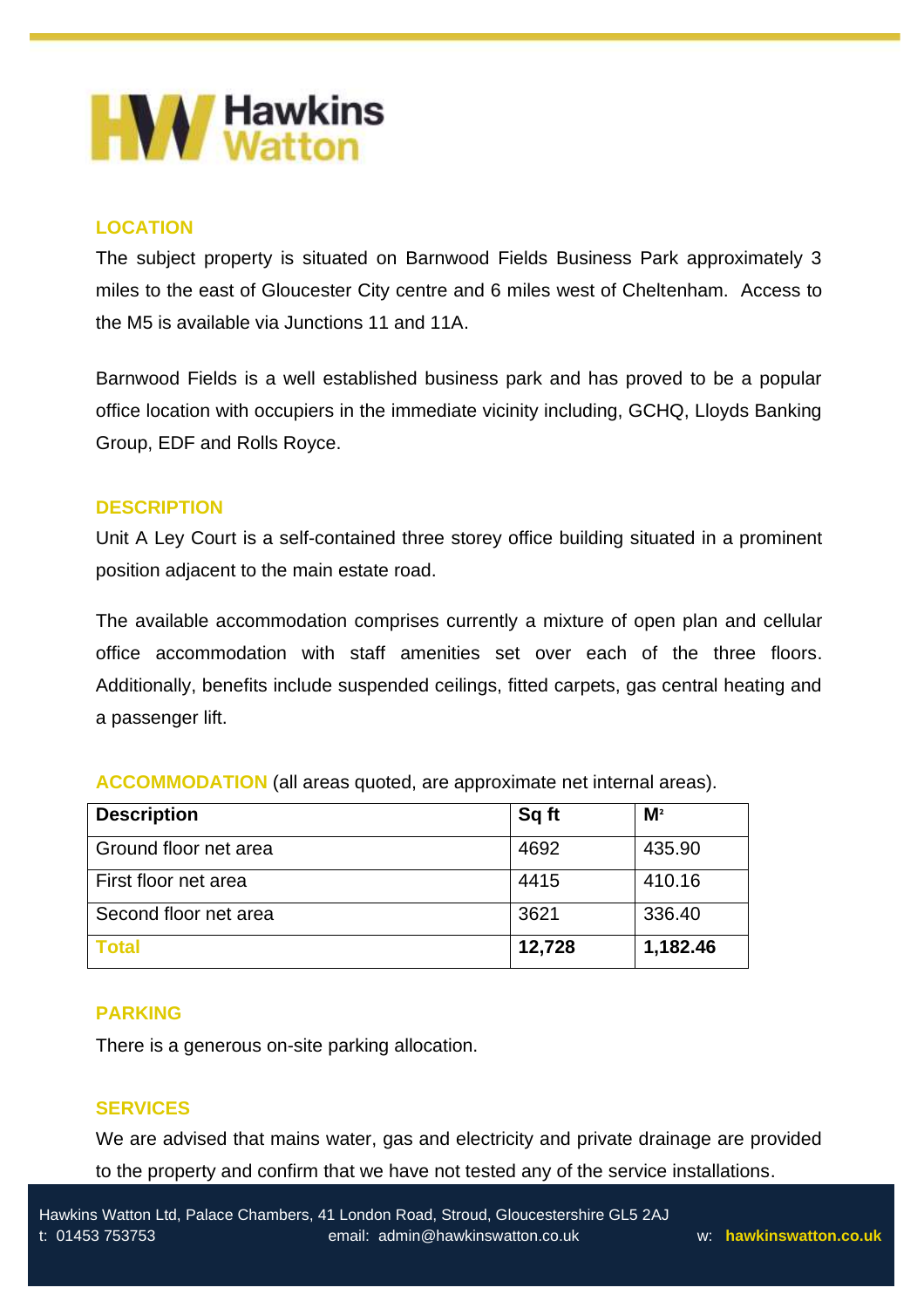

# **RATINGS**

Interested parties are advised to make their own enquiries to the billing authority to ascertain the exact rates payable as a change in occupation may trigger an adjustment of the rating assessment.

### **TERMS**

The preference is to let the property based on £15 per sq ft. However, the owners may consider a sale (POA).

### **EPC**

The property is awaiting an EPC rating and the Certificate will be available shortly upon request.

### **COSTS**

Each party is to be responsible for their own legal costs incurred in the transaction.

#### **VIEWING**

To arrange a viewing contact the agents: Hawkins Watton Ltd on

Tel: 01453 753753 / Email: [admin@hawkinswatton.co.uk](mailto:admin@hawkinswatton.co.uk) or Alder King on

Tel: 01452 627131 / Email: gnash@alderking.com

Disclaimer: Hawkins Watton Ltd and their joint agents if any for themselves and for the seller or landlord of the property whose agents they are, give notice that:

- i. These particulars are given and any statement about the property is made without responsibility on the part of Hawkins Watton Ltd or the seller or landlord and do not constitute the whole or any part of an offer or contract.
- ii. Any description, dimension, distance or area given or any reference made to condition, working order or availability of services or facilities, fixtures or fittings, any guarantee or warrantee or statutory or any other permission, approval or reference to suitability for use or occupation, photograph, plan, drawing, aspect or financial or investment information or tenancy and title details or any other information set out in these particulars or otherwise provided shall not be relied on as statements or representations of fact or at all and any prospective buyer or tenant must satisfy themselves by inspection or otherwise as to the accuracy of all information or suitability of the property.
- iii. No employee of Hawkins Watton Ltd has any authority to make or give any representation or warranty arising from these particulars or otherwise or enter into any contract whatsoever in relation to the property in respect of any prospective purchase or letting including in respect of any re-sale potential or value or at all.
- iv. Price or rent may be subject to VAT and any prospective buyer or tenant must satisfy themselves concerning the correct VAT position.
- v. Except in respect of death or personal injury caused by the negligence of Hawkins Watton Ltd or its employees or agents, Hawkins Watton Ltd will not be liable, whether in negligence or otherwise howsoever, for any loss arising from the use of these particulars or any information provided in respect of the property save to the extent that any statement or information has been made or given fraudulently by Hawkins Watton Ltd.
- vi. In the case of new development or refurbishment prospective buyers or tenants should not rely on any artists' impressions or architects' drawings or specification or scope of works or amenities, infrastructure or services or information concerning views, character or appearance and timing concerning availability or occupation and prospective buyers or tenants must take legal advice to ensure that any expectations they may have are provided for direct with the seller or landlord and Hawkins Watton Ltd shall have no liability whatsoever concerning any variation or discrepancy in connection with such matters.

Hawkins Watton Ltd, Palace Chambers, 41 London Road, Stroud, Gloucestershire GL5 2AJ t: 01453 753753 email: admin@hawkinswatton.co.uk w: **hawkinswatton.co.uk**